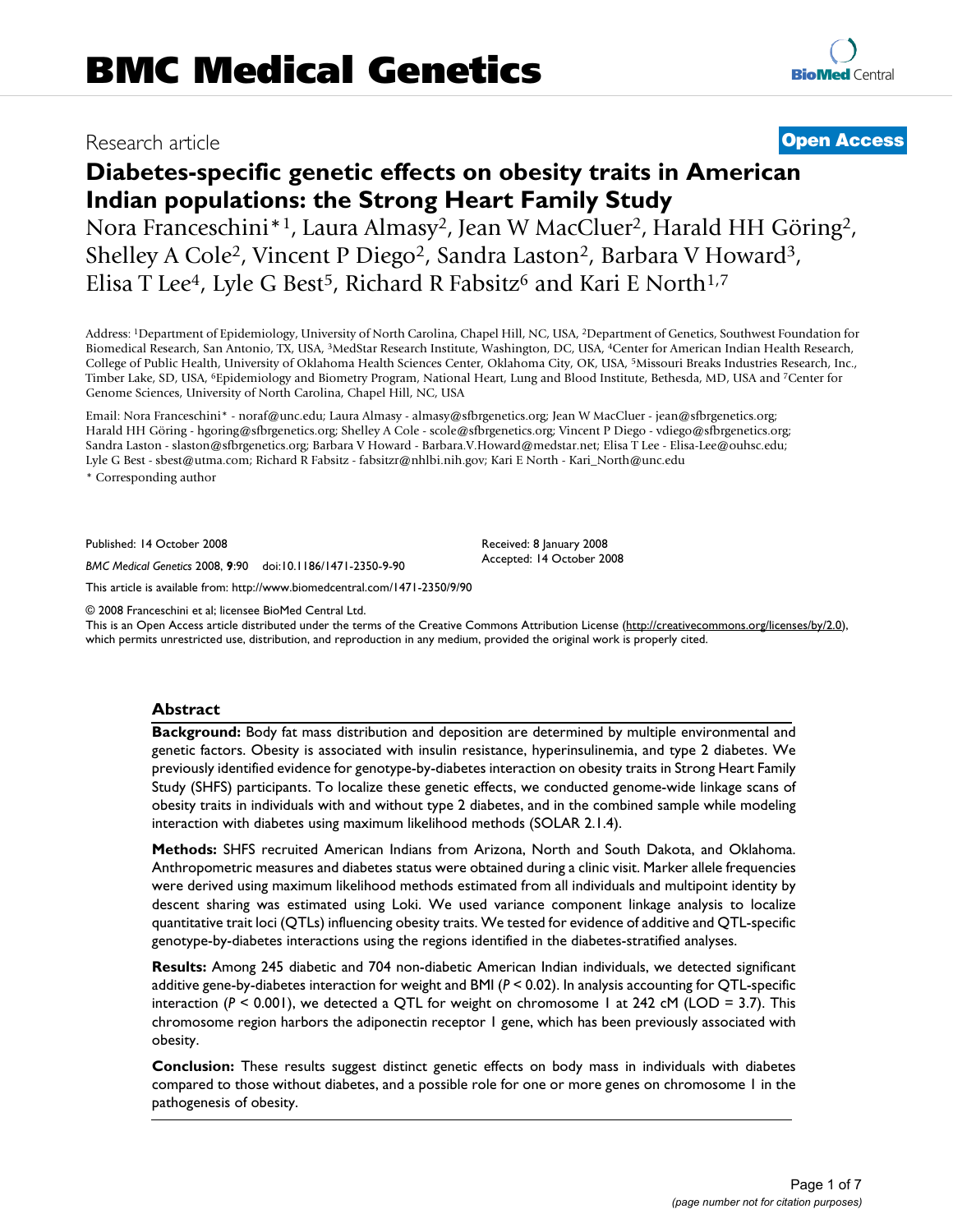### **Background**

Body fat mass distribution and deposition are determined by multiple environmental and genetic factors. Obesity is associated with insulin resistance, hyperinsulinemia, and incident type 2 diabetes [1,2]. Moreover, insulin has anabolic effects on fat metabolism leading to fat deposition and obesity [3]. Obesity and diabetes are highly prevalent in American Indian populations. Among individuals between 45 and 74 years who were recruited into the Strong Heart Study, approximately 35% were obese [4] and type 2 diabetes prevalence varied by recruiting center from 33% in South and North Dakota men to 72% in Arizona women [5]. The estimated age-adjusted rates of diabetes were higher in recruiting centers with a higher prevalence of obesity [5].

Diabetes and obesity are associated with increased morbidity and mortality in the general population [6] and among American Indian subjects, and they account for increased incident hypertension [7], and fatal and nonfatal cardiovascular disease (CVD) events [8]. The identification of genes for obesity in the environmental and genetic milieu of type 2 diabetes may bring us one step closer to the identification of the functional genes that influence susceptibility to obesity, a major public health problem among American Indian populations.

The genetic component of obesity-related traits among American Indians has been previously described [9-11]. In our previous work [11], we identified evidence for distinct genetic effects on obesity related traits in diabetic compared to non-diabetic Strong Heart Family Study (SHFS) participants. A significant additive genotype-bydiabetes interaction was observed for body mass index (BMI), waist-to-hip ratio (WHR) and percent body fat. The purpose of the present study is to localize these genetic effects on obesity-related traits while accounting for interaction with diabetes status.

### **Methods**

The SHFS recruitment and genotyping methods have been described elsewhere [12,13]. Briefly, American Indian subjects from 13 tribes were recruited from centers located in Arizona, Oklahoma and North and South Dakota. Clinical information and laboratory measures were obtained during a study exam. Anthropometric measures of body weight (kg) and height (m) were used to estimate BMI (kg/m<sup>2</sup>). WHR (in cm) was also recorded. Percentage body fat was measured using Quantum II bioelectric impedance (RJL Systems, Clinton Township, MI) [12]. The percentage of body fat was calculated using a formula based on total body water [13]. Type 2 diabetes was defined as a fasting blood glucose of 126 mg/dl or higher, history of diabetes or use of diabetic medications [\[14](#page-5-0)]. The SHFS protocols were approved by the Indian Health

Service Institutional Review Board (IRB), the IRBs from participating institutions and by the 13 tribes participating in these studies. The study was conducted in accordance with the principles of the Declaration of Helsinki. Written consent was obtained from all individuals of this study.

Participants, who are members of extended families, were genotyped for approximately 400 microsatellite markers spaced at average 10 cM intervals across the autosomal chromosomes. Pedigree relationships were verified using the Pedigree Relationship Statistical Tests program [15], which employs likelihood-based inference statistics for genome-wide identity-by-descent (IBD) allele sharing. Mendelian inconsistencies and spurious double recombinants were detected using the SimWalk2 program [16]. The overall blanking rate for both types of errors was less than 1% of the total number of genotypes for Arizona, Dakota and Oklahoma. Marker allele frequencies were estimated using maximum likelihood methods estimated from all individuals [17] and multipoint IBD sharing was estimated using Loki software [18].

We conducted a genome scan of obesity traits while modeling interaction with diabetes status using maximum likelihood methods implemented in SOLAR 2.1.4. We studied 976 individuals from extended families enrolled between 1998 and 1999 (SHS phase 3). We examined the distribution of the obesity-related quantitative traits of body weight, BMI, WHR and percentage of body fat, and excluded observations greater than 2.5 standard deviations above or below the mean (< 5 observations excluded). The traits were adjusted for the effects of age, age2, sex, age-by-sex interaction and study center using linear regression models and an alpha = 0.05. The WHR trait was scaled for analysis by multiplying by 10.

We examined the evidence for additive genotype-by-diabetes interaction on obesity traits using maximum likelihood variance decomposition methods extended to allow for the genetic covariance between diabetic and non-diabetic subjects [19,20]. We tested the hypothesis of interaction using the likelihood ratio test comparing a model including genotype-by-diabetes interaction to restricted models in which such interaction is excluded. We estimated the genetic correlation between diabetic and nondiabetic individuals ( $\rho_{\rm G}$ ) and the genetic standard deviations for diabetic and non-diabetic subjects. To test for differential additive genetic effects among diabetic and nondiabetic subjects, we compared a model in which  $\rho_{\rm C}$  (diabetic, non-diabetic) =1 to a model without constraints. To test for differences in the magnitude of the genetic effects among diabetic and non-diabetic subjects, we compared a model in which the genetic standard deviations of the two groups are constrained to be equal to a model without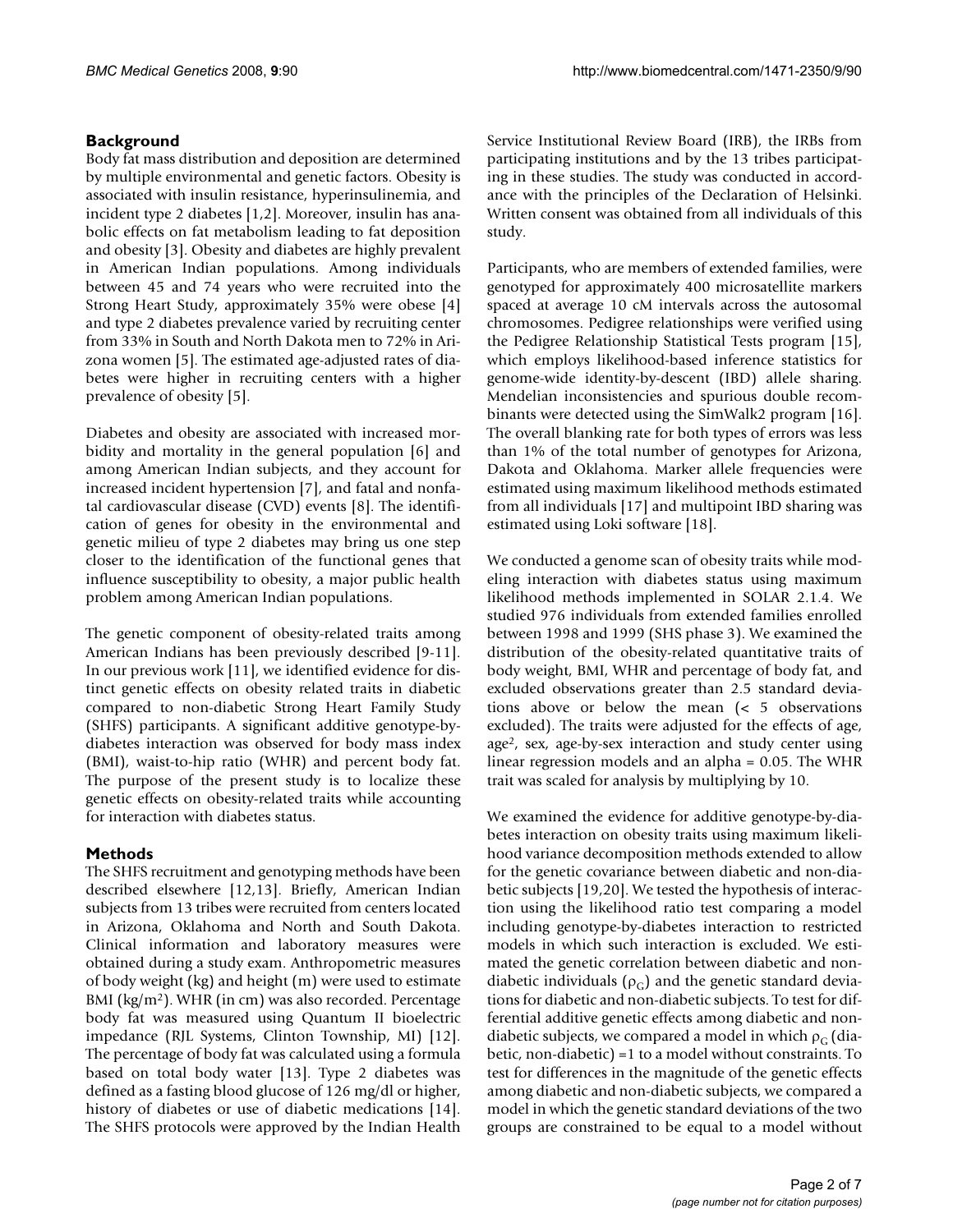these constraints. We considered evidence for genotypeby-environment interaction if the genetic correlation between diabetics and non-diabetics was different than 1 and/or the genetic variance for obesity traits in diabetics was significantly different than in non-diabetics.

We also tested for QTL-specific diabetes-by-obesity interaction. For these analyses, we compared a model in which the QTL standard deviations are constrained to be equal, to a model without constraints, using the likelihood ratio statistics. When comparing models with variances constrained to be equal, interpretation of significant differences were based on the assumption of an asymptotic chisquare distribution for the likelihood test statistic. For models that restricted the genetic correlation to one (the upper boundary of the parameter space, i.e.,  $\rho_G = 1.0$ ), the test statistic is asymptotically distributed as a 50:50 mixture of a chi-square and a point mass at 0 [19]. The geneby-environment analysis has an additional QTL variance component compared with the standard linkage model, therefore we corrected for the increase in degrees of freedom and all reported LOD scores are corrected LOD score [21].

For the obesity traits showing significant additive genotype-by-diabetes interaction at alpha = 0.05 ( $\rho$ <sub>G</sub>  $\neq$  1), we performed genome scans accounting for the diabetes interaction. We adjusted the obtained LOD scores for the difference in the number of parameters between the polygenic and linkage versions of the interaction model, taking into account that each of the QTL standard deviations has a boundary at the null hypothesis.

We used the University of California Santa Cruz [http://](http://genome.ucsc.edu) [genome.ucsc.edu](http://genome.ucsc.edu) and the miRBase database [http://micro](http://microrna.sanger.ac.uk/) [rna.sanger.ac.uk/](http://microrna.sanger.ac.uk/) websites to search for candidate genes and microRNAs.

### **Results**

Over 10,000 relative-pairs were available for analysis (Table 1). Approximately 57% of participants were obese  $(BMI > 30 \text{ kg/m}^2)$  and 26% had diabetes (Table 1). Individuals with diabetes had higher mean weight, BMI, WHR and percentage of body fat than those without diabetes. Approximately 62% of diabetic subjects were using oral hypoglycemic drugs or insulin therapy.

We detected significant additive genotype-by-diabetes interaction for weight ( $\rho$ <sub>C</sub>  $\neq$  1,  $p$  = 0.01), BMI ( $p$  = 0.0002) and WHR  $(p = 0.02)$ , suggesting that at least some of the genes influencing these obesity traits differed in diabetic compared to non-diabetic subjects (Table 2).

Analysis accounting for the genotype-by-diabetes interaction identified a QTL for weight on chromosome 1 at 242 cM (marker D1S249, LOD = 3.7) (Figure 1). For comparison, the diabetes-specific signal at 1q32 for other obesityrelated traits is also shown in Figure 1. Stratified analyses by diabetes showed that the chromosome 1 signal was more prominent in diabetic subjects (LOD = 2.7) (Figure 2). The 1-LOD support interval was between D1S238 and D1S425 covering the regions 1q31.1-q32.2, and approximately 23.8 MB. Additional QTLs identified in our linkage analysis of obesity traits accounting for diabetes status are reported in the Additional file 1.

We then evaluated the evidence for genotype-by-diabetes interaction at the QTL level, using the combined samples of diabetic and non-diabetic individuals and the maximum LOD score QTL identified on the diabetes-stratified analysis. The QTL- specific genotype-by-diabetes interaction was significant for weight on chromosome 1 at 242 cM (*p* for interaction < 0.001).

### **Discussion**

This study identified a diabetes-specific QTL for body weight on chromosome 1 among American Indians, which was less prominent for BMI and for the fat distribution trait of WHR. Diabetes and obesity are strongly associated in American Indian and other populations, and environmental factors such as diet and lifestyle play an important role in both conditions. Our findings suggest a role for diabetes-specific genes influencing body fat deposition in American Indians. Further studies are required to

**Table 1: Descriptive characteristics of American Indian subjects by diabetes status**

|                                    | Overall participants | Diabetic individuals | Non-diabetic Individuals |  |
|------------------------------------|----------------------|----------------------|--------------------------|--|
| Number                             | 976                  | 255                  | 721                      |  |
| Mean age (SD)                      | 42(16)               | 53 (14)              | 38(15)                   |  |
| Sex female/male                    | 563/400              | 156/94               | 407/306                  |  |
| Mean Weight (kg) (SD)              | 88.7 (20.9)          | 91.4(20.4)           | 87.7(21.0)               |  |
| Mean BMI (kg/m <sup>2</sup> ) (SD) | 31.8(7.0)            | 33.7(6.6)            | 31.1(7.0)                |  |
| Mean % body fat (SD)               | 36.5(9.8)            | 38.4(8.6)            | 35.9(10.1)               |  |
| Mean WHR (SD)                      | 0.93(0.09)           | 0.97(0.06)           | 0.92(0.09)               |  |
| Number of relative-pairs           | 10,271               | 598                  | 6.303                    |  |

BMI, body mass index; WHR, waist-to-hip ratio; SD, standard deviation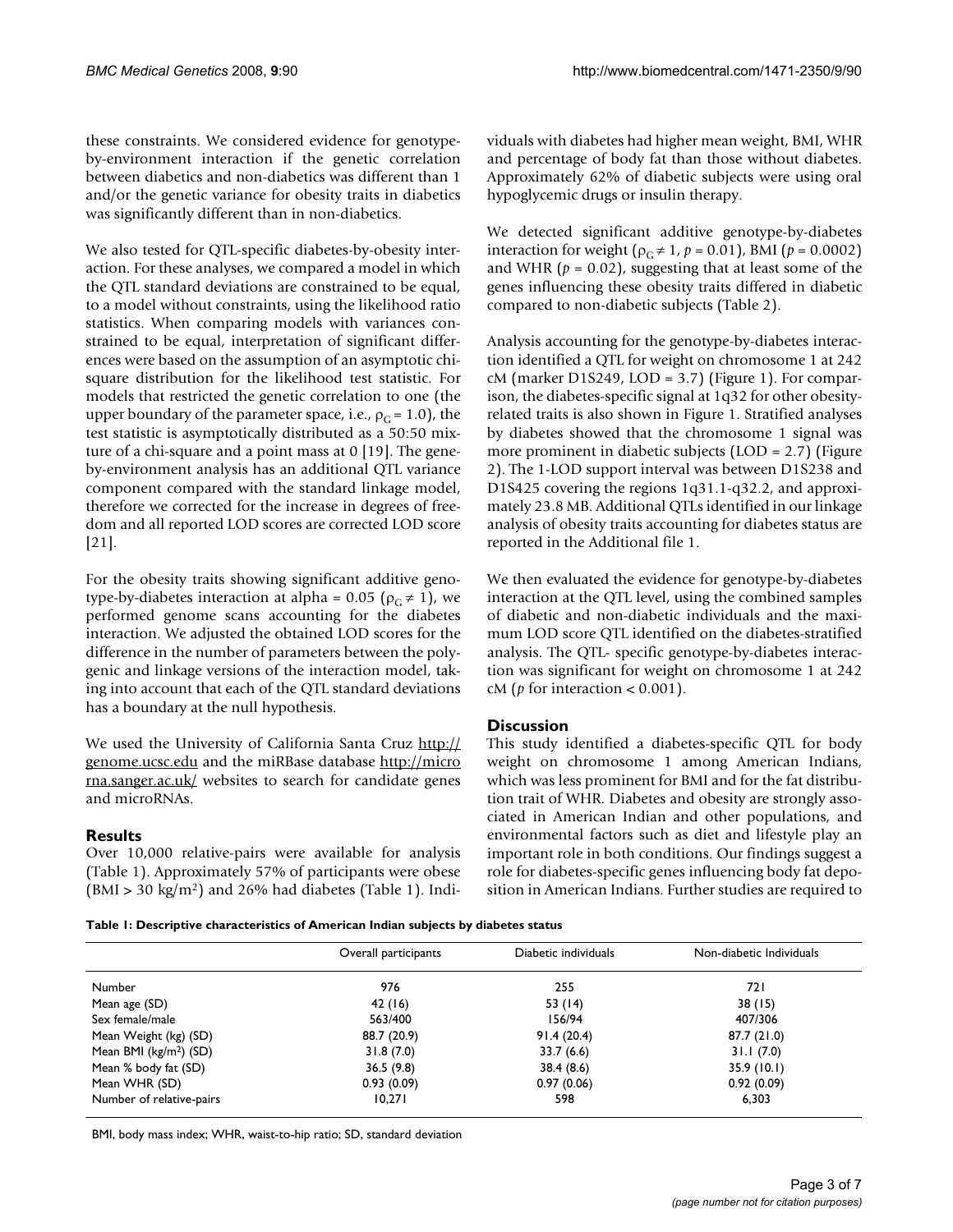| Obesity traits   | Variance due to<br>covariates* | Residual kurtosis<br>after covariates | Genetic correlation ( $\rho_c$ )<br>± SE among diabetics and<br>nondiabetics (P-value) | Genetic standard deviation |                             |                 |
|------------------|--------------------------------|---------------------------------------|----------------------------------------------------------------------------------------|----------------------------|-----------------------------|-----------------|
|                  |                                |                                       |                                                                                        | Diabetic individuals       | Non-diabetic<br>individuals | $P$ -value $**$ |
| Weight           | 0.11                           | 0.55                                  | $0.56 \pm 0.16$ (0.01)                                                                 | 15.56                      | 18.83                       | 0.26            |
| <b>BMI</b>       | 0.09                           | 0.75                                  | $0.45 \pm 0.17$ (0.0002)                                                               | 6.26                       | 5.56                        | 0.50            |
| % FAT            | 0.47                           | 0.96                                  | $0.67 \pm 0.18$ (0.08)                                                                 | 5.58                       | 7.46                        | 0.16            |
| WHR <sup>+</sup> | 0.22                           | 0.57                                  | $0.72 \pm 0.15$ (0.02)                                                                 | 5.77                       | 5.51                        | 0.77            |

**Table 2: Additive genotype-by-diabetes interaction for obesity related quantitative traits in American Indian participants of the Strong Heart Family Study**

BMI, body mass index; WHR, waist-to-hip ratio; FAT, body fat; SE, standard error. \* age, sex, center; \*\* *P*-values for the likelihood ratio comparing a model in which the genetic variances for obesity traits in diabetics and non-diabetics are equal to a model without constrains. †The trait was scaled by multiplying by 100.

explore the generalizability of these findings to populations of different ethnic/racial and cultural backgrounds, in which the prevalence of obesity and diabetes vary from American Indians. Nevertheless, our findings suggest that the genetic susceptibility to obesity and type 2 diabetes may share common genetic pathways, by complex interactions of genes influencing obesity in the milieu of diabetes.

Several prior studies have showed linkage to the chromosome 1 region for diabetes-related traits and obesity [22], although genetic interactions have not been explored at this QTL. The 1q32 region was identified in linkage analysis of type 2 diabetes in African American participants of the Hypertension Genetic Epidemiology Network (Hyper-GEN) (LOD = 1.9) [23]. Among non-diabetic individuals, linkage to this QTL was described in studies of fasting glu-



**Multipoint LOD Scores on Chromosome 1 for Obesity Traits Accounting for Diabetes Interaction**. Adjusted for age, age<sup>2</sup>, sex, age-by-sex interaction within centers.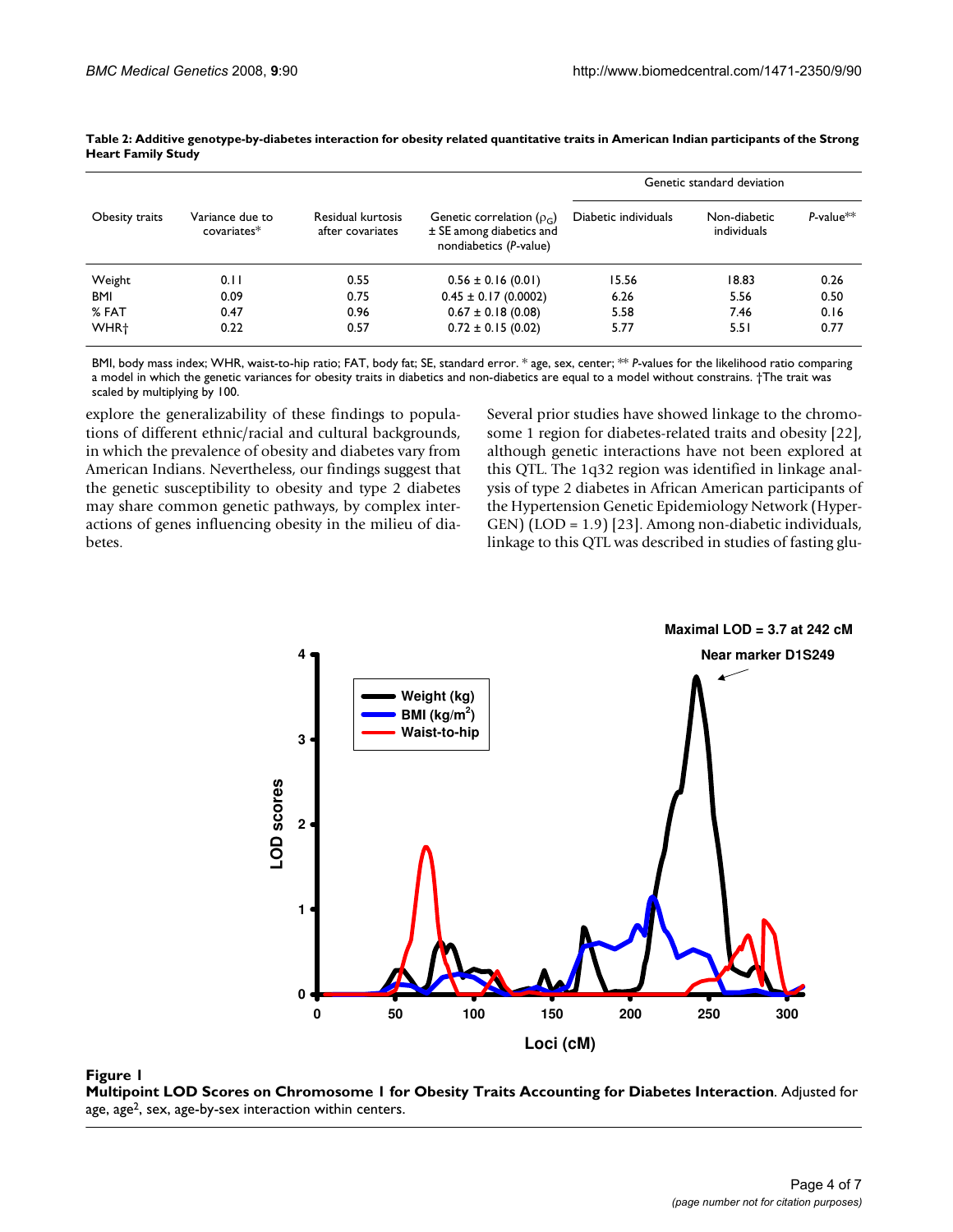

**Figure 2 Multipoint LOD Scores on Chromosome 1 for Weight by Diabetes Status**. Adjusted for age, age<sup>2</sup>, sex, age-by-sex interaction within centers.

cose among Pima Indians (LOD =  $1.5$ ) [24] and among participants of the Framingham Offspring Study (LOD = 1.8) [25], and in studies of fasting insulin among Hyper-GEN males  $(LOD = 2.1)$  [26]. In addition, a West African study of type 2 diabetic sib-pairs described a LOD score of 1.6 for BMI and 1.5 for fat mass (estimated by bioelectric impedance), between the 1q25.1-q31.1 regions, which are within the 1-LOD score support region of our linkage peak [22]. Participants in this West African study were about 5 BMI units heavier than the population from which they were enrolled [22].

Within the 1-LOD support region lays the *ADIPOR1* gene. The adiponectin 1 receptor mediates adiponectin effects on fatty acid oxidation and glucose uptake through activation of AMP-activated protein kinase and peroxisome proliferator-activated receptor-α [27]. *ADIPOR1* deficient (-/- ) mice show increased adiposity and decreased glucose tolerance, associated with decreased locomotor activity and energy expenditure [27]. *ADIPOR1* variants have been associated with type 2 diabetes, pre-diabetes states and measures of obesity although not in all studies [28- 33]. For example, among Caucasian obese individuals (mean BMI 32 kg/m2) with impaired glucose tolerance,

*ADIPOR1* SNPs were associated with measures of body size including weight, waist, hip circumference and BMI [30]. In addition, a gene-gene interaction of *ADIPOR1* and *ADIPONECTIN* was observed in increased overall and abdominal adiposity and higher substrate oxidation [34]. Therefore, *ADIPOR1* is a potential candidate gene for pleiotropic effects on obesity and diabetes susceptibility in humans.

It is difficult to gauge the LOD score evidence reported herein in the face of the number of comparisons made in conducting gene-by-diabetes genome scans. In total, we conducted three genome scans (a minimum model, a maximal model and an interaction model). If we were to use a too conservative Bonferoni correction, we would need to observe a P = 0.05/3 \* 380 markers: P = 0.00004 or a corresponding LOD score of 3.7. However, given the correlation and non-independence of the three genome scans of each obesity trait, a systematic correction would be extremely difficult.

Multiple interacting genes may underlie this QTL on chromosome 1, and therefore, densely genotyping this region is the next logical step to be taken to identify these genes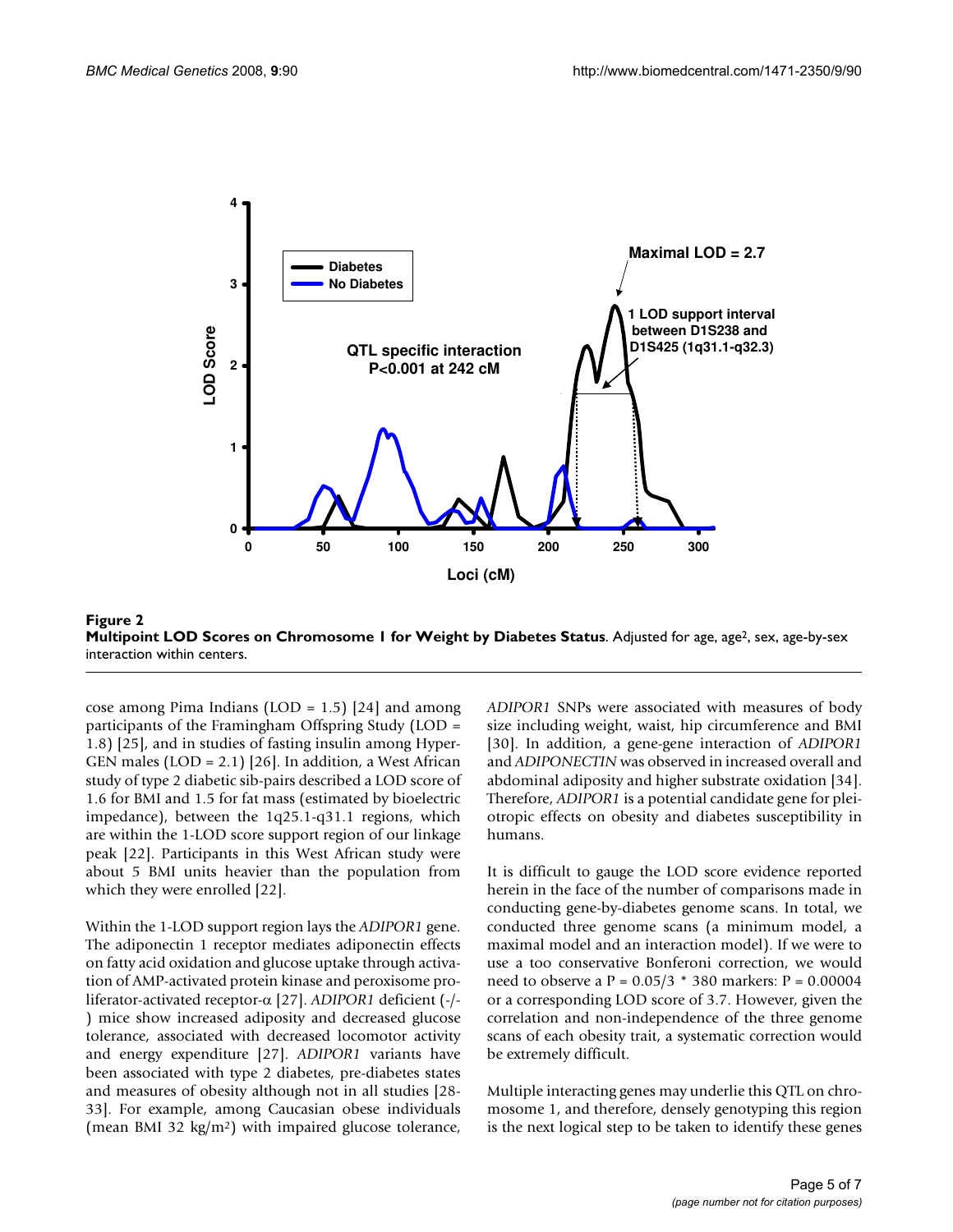influencing obesity in the context of diabetes. Our findings are limited to American Indian populations and should be validated in replication samples of other populations.

### **Conclusion**

In summary, we identified a diabetes-specific QTL on chromosome 1 at 242 cM for weight in American Indians, in the region where the *ADIPOR1* gene is located. This gene has been associated with multiple measures of body size and diabetes-related traits in humans and experimental models and, therefore, it is likely a good candidate for susceptibility to fat deposition in diabetic individuals. Importantly, our findings support that this region of the genome likely harbors susceptibility variants for obesity that are importantly different in type 2 diabetes individuals and those with normal glucose metabolic profile. Thus, future studies should more comprehensively evaluate the *ADIPOR1* gene, especially with respect to the complex relationship between body weight and type 2 diabetes.

### **Competing interests**

The authors declare that they have no competing interests.

### **Authors' contributions**

NF, JWM and KN participated in the design of the study and drafted the manuscript. NF and HHHG performed the statistical analysis. SAC and SL carried out the molecular genetic studies. VPD, BVH, ETL, LGB and RRF contributed with acquisition of data and revision of the manuscript. All authors read and approved the final manuscript.

### **Additional material**

**Additional file 1**

*Strong Heart Family Study additional QTLs.* Click here for file [\[http://www.biomedcentral.com/content/supplementary/1471-](http://www.biomedcentral.com/content/supplementary/1471-2350-9-90-S1.pdf) 2350-9-90-S1.pdf]

### **Acknowledgements**

We thank the Strong Heart Family Study participants, the Indian Health Service hospitals and clinics staff, the directors of the SHS clinics and the many collaborators and staff of the Strong Heart Study. The opinions expressed in this paper are those of the author(s) and do not necessarily reflect the views of the Indian Health Service.

This research was funded by a cooperative agreement that includes grants U01 HL65520, U01 HL41642, U01 HL41652, U01 HL41654, and U01 HL65521 from the National Heart, Lung, and Blood Institute. Development of SOLAR and the methods implemented in it are supported by US Public Health Service grant MH059490 from the National Institutes of Health. Dr Franceschini is supported by the AHA #0675001N grant.

### **References**

- 1. Ford ES, Williamson DF, Liu S: **[Weight change and diabetes inci](http://www.ncbi.nlm.nih.gov/entrez/query.fcgi?cmd=Retrieve&db=PubMed&dopt=Abstract&list_uids=9247005)[dence: findings from a national cohort of US adults.](http://www.ncbi.nlm.nih.gov/entrez/query.fcgi?cmd=Retrieve&db=PubMed&dopt=Abstract&list_uids=9247005)** *Am J Epidemiol* 1997, **146(3):**214-222.
- 2. Resnick HE, Valsania P, Halter JB, Lin X: **Relation of weight gain and weight loss on subsequent diabetes risk in overweight adults.** *Journal of epidemiology and community health* 2000, **54(8):**596-602.
- 3. Unger RH: **[Lipid overload and overflow: metabolic trauma](http://www.ncbi.nlm.nih.gov/entrez/query.fcgi?cmd=Retrieve&db=PubMed&dopt=Abstract&list_uids=14580758) [and the metabolic syndrome.](http://www.ncbi.nlm.nih.gov/entrez/query.fcgi?cmd=Retrieve&db=PubMed&dopt=Abstract&list_uids=14580758)** *Trends in endocrinology and metabolism: TEM* 2003, **14(9):**398-403.
- Welty TK, Lee ET, Yeh J, Cowan LD, Go O, Fabsitz RR, Le NA, Oopik AJ, Robbins DC, Howard BV: **[Cardiovascular disease risk factors](http://www.ncbi.nlm.nih.gov/entrez/query.fcgi?cmd=Retrieve&db=PubMed&dopt=Abstract&list_uids=7631631) [among American Indians. The Strong Heart Study.](http://www.ncbi.nlm.nih.gov/entrez/query.fcgi?cmd=Retrieve&db=PubMed&dopt=Abstract&list_uids=7631631)** *Am J Epidemiol* 1995, **142(3):**269-287.
- 5. Lee ET, Howard BV, Savage PJ, Cowan LD, Fabsitz RR, Oopik AJ, Yeh J, Go O, Robbins DC, Welty TK: **[Diabetes and impaired glucose](http://www.ncbi.nlm.nih.gov/entrez/query.fcgi?cmd=Retrieve&db=PubMed&dopt=Abstract&list_uids=8585996) [tolerance in three American Indian populations aged 45–74](http://www.ncbi.nlm.nih.gov/entrez/query.fcgi?cmd=Retrieve&db=PubMed&dopt=Abstract&list_uids=8585996) [years. The Strong Heart Study.](http://www.ncbi.nlm.nih.gov/entrez/query.fcgi?cmd=Retrieve&db=PubMed&dopt=Abstract&list_uids=8585996)** *Diabetes Care* 1995, **18(5):**599-610.
- 6. Must A, Spadano J, Coakley EH, Field AE, Colditz G, Dietz WH: **[The](http://www.ncbi.nlm.nih.gov/entrez/query.fcgi?cmd=Retrieve&db=PubMed&dopt=Abstract&list_uids=10546691) [disease burden associated with overweight and obesity.](http://www.ncbi.nlm.nih.gov/entrez/query.fcgi?cmd=Retrieve&db=PubMed&dopt=Abstract&list_uids=10546691)** *Jama* 1999, **282(16):**1523-1529.
- 7. Wang W, Lee ET, Fabsitz RR, Devereux R, Best L, Welty TK, Howard BV: **[A longitudinal study of hypertension risk factors and](http://www.ncbi.nlm.nih.gov/entrez/query.fcgi?cmd=Retrieve&db=PubMed&dopt=Abstract&list_uids=16432042) [their relation to cardiovascular disease: the Strong Heart](http://www.ncbi.nlm.nih.gov/entrez/query.fcgi?cmd=Retrieve&db=PubMed&dopt=Abstract&list_uids=16432042) [Study.](http://www.ncbi.nlm.nih.gov/entrez/query.fcgi?cmd=Retrieve&db=PubMed&dopt=Abstract&list_uids=16432042)** *Hypertension* 2006, **47(3):**403-409.
- 8. Howard BV, Lee ET, Cowan LD, Devereux RB, Galloway JM, Go OT, Howard WJ, Rhoades ER, Robbins DC, Sievers ML, *et al.*: **[Rising tide](http://www.ncbi.nlm.nih.gov/entrez/query.fcgi?cmd=Retrieve&db=PubMed&dopt=Abstract&list_uids=10318659) [of cardiovascular disease in American Indians. The Strong](http://www.ncbi.nlm.nih.gov/entrez/query.fcgi?cmd=Retrieve&db=PubMed&dopt=Abstract&list_uids=10318659) [Heart Study.](http://www.ncbi.nlm.nih.gov/entrez/query.fcgi?cmd=Retrieve&db=PubMed&dopt=Abstract&list_uids=10318659)** *Circulation* 1999, **99(18):**2389-2395.
- 9. Almasy L, Goring HH, Diego V, Cole S, Laston S, Dyke B, Howard BV, Lee ET, Best LG, Devereux R, *et al.*: **[A novel obesity locus on](http://www.ncbi.nlm.nih.gov/entrez/query.fcgi?cmd=Retrieve&db=PubMed&dopt=Abstract&list_uids=17636092) [chromosome 4q: the Strong Heart Family Study.](http://www.ncbi.nlm.nih.gov/entrez/query.fcgi?cmd=Retrieve&db=PubMed&dopt=Abstract&list_uids=17636092)** *Obesity (Silver Spring)* 2007, **15(7):**1741-1748.
- 10. Diego VP, Goring HH, Cole SA, Almasy L, Dyer TD, Blangero J, Duggirala R, Laston S, Wenger C, Cantu T, *et al.*: **[Fasting insulin and](http://www.ncbi.nlm.nih.gov/entrez/query.fcgi?cmd=Retrieve&db=PubMed&dopt=Abstract&list_uids=16731856) [obesity-related phenotypes are linked to chromosome 2p:](http://www.ncbi.nlm.nih.gov/entrez/query.fcgi?cmd=Retrieve&db=PubMed&dopt=Abstract&list_uids=16731856) [the strong heart family study.](http://www.ncbi.nlm.nih.gov/entrez/query.fcgi?cmd=Retrieve&db=PubMed&dopt=Abstract&list_uids=16731856)** *Diabetes* 2006, **55(6):**1874-1878.
- 11. North KE, MacCluer JW, Williams JT, Welty TK, Best LG, Lee ET, Fabsitz RR, Howard BV: **[Evidence for distinct genetic effects on](http://www.ncbi.nlm.nih.gov/entrez/query.fcgi?cmd=Retrieve&db=PubMed&dopt=Abstract&list_uids=12673782) [obesity and lipid-related CVD risk factors in diabetic com](http://www.ncbi.nlm.nih.gov/entrez/query.fcgi?cmd=Retrieve&db=PubMed&dopt=Abstract&list_uids=12673782)pared to nondiabetic American Indians: the Strong Heart [Family Study.](http://www.ncbi.nlm.nih.gov/entrez/query.fcgi?cmd=Retrieve&db=PubMed&dopt=Abstract&list_uids=12673782)** *Diabetes Metab Res Rev* 2003, **19(2):**140-147.
- 12. North KE, Howard BV, Welty TK, Best LG, Lee ET, Yeh JL, Fabsitz RR, Roman MJ, MacCluer JW: **[Genetic and environmental con](http://www.ncbi.nlm.nih.gov/entrez/query.fcgi?cmd=Retrieve&db=PubMed&dopt=Abstract&list_uids=12578801)[tributions to cardiovascular disease risk in American Indians:](http://www.ncbi.nlm.nih.gov/entrez/query.fcgi?cmd=Retrieve&db=PubMed&dopt=Abstract&list_uids=12578801)** [the strong heart family study.](http://www.ncbi.nlm.nih.gov/entrez/query.fcgi?cmd=Retrieve&db=PubMed&dopt=Abstract&list_uids=12578801) **157(4):**303-314.
- 13. Lee ET, Welty TK, Fabsitz R, Cowan LD, Le NA, Oopik AJ, Cucchiara AJ, Savage PJ, Howard BV: **[The Strong Heart Study. A study of](http://www.ncbi.nlm.nih.gov/entrez/query.fcgi?cmd=Retrieve&db=PubMed&dopt=Abstract&list_uids=2260546) [cardiovascular disease in American Indians: design and](http://www.ncbi.nlm.nih.gov/entrez/query.fcgi?cmd=Retrieve&db=PubMed&dopt=Abstract&list_uids=2260546) [methods.](http://www.ncbi.nlm.nih.gov/entrez/query.fcgi?cmd=Retrieve&db=PubMed&dopt=Abstract&list_uids=2260546)** *Am J Epidemiol* 1990, **132(6):**1141-1155.
- <span id="page-5-0"></span>14. **Report of the Expert Committee on the Diagnosis and Clas-<br>
<b>sification** of Diabetes Mellitus. Diabetes Care 1997. [sification of Diabetes Mellitus.](http://www.ncbi.nlm.nih.gov/entrez/query.fcgi?cmd=Retrieve&db=PubMed&dopt=Abstract&list_uids=9203460) **20(7):**1183-1197.
- 15. Sun L, Wilder K, McPeek MS: **[Enhanced pedigree error detec](http://www.ncbi.nlm.nih.gov/entrez/query.fcgi?cmd=Retrieve&db=PubMed&dopt=Abstract&list_uids=12566741)[tion.](http://www.ncbi.nlm.nih.gov/entrez/query.fcgi?cmd=Retrieve&db=PubMed&dopt=Abstract&list_uids=12566741)** *Hum Hered* 2002, **54(2):**99-110.
- 16. Sobel E, Papp JC, Lange K: **[Detection and integration of genotyp](http://www.ncbi.nlm.nih.gov/entrez/query.fcgi?cmd=Retrieve&db=PubMed&dopt=Abstract&list_uids=11791215)[ing errors in statistical genetics.](http://www.ncbi.nlm.nih.gov/entrez/query.fcgi?cmd=Retrieve&db=PubMed&dopt=Abstract&list_uids=11791215)** *Am J Hum Genet* 2002, **70(2):**496-508.
- 17. Boehnke M: **[Allele frequency estimation from data on rela](http://www.ncbi.nlm.nih.gov/entrez/query.fcgi?cmd=Retrieve&db=PubMed&dopt=Abstract&list_uids=1985459)[tives.](http://www.ncbi.nlm.nih.gov/entrez/query.fcgi?cmd=Retrieve&db=PubMed&dopt=Abstract&list_uids=1985459)** *Am J Hum Genet* 1991, **48(1):**22-25.
- 18. Heath SC, Snow GL, Thompson EA, Tseng C, Wijsman EM: **[MCMC](http://www.ncbi.nlm.nih.gov/entrez/query.fcgi?cmd=Retrieve&db=PubMed&dopt=Abstract&list_uids=9433616) [segregation and linkage analysis.](http://www.ncbi.nlm.nih.gov/entrez/query.fcgi?cmd=Retrieve&db=PubMed&dopt=Abstract&list_uids=9433616)** *Genet Epidemiol* 1997, **14(6):**1011-1016.
- 19. Williams JT, Van Eerdewegh P, Almasy L, Blangero J: **[Joint](http://www.ncbi.nlm.nih.gov/entrez/query.fcgi?cmd=Retrieve&db=PubMed&dopt=Abstract&list_uids=10486333) multipoint linkage analysis of multivariate qualitative and [quantitative traits. I. Likelihood formulation and simulation](http://www.ncbi.nlm.nih.gov/entrez/query.fcgi?cmd=Retrieve&db=PubMed&dopt=Abstract&list_uids=10486333) [results.](http://www.ncbi.nlm.nih.gov/entrez/query.fcgi?cmd=Retrieve&db=PubMed&dopt=Abstract&list_uids=10486333)** *Am J Hum Genet* 1999, **65(4):**1134-1147.
- 20. Towne B, Siervogel RM, Blangero J: **[Effects of genotype-by-sex](http://www.ncbi.nlm.nih.gov/entrez/query.fcgi?cmd=Retrieve&db=PubMed&dopt=Abstract&list_uids=9433623) [interaction on quantitative trait linkage analysis.](http://www.ncbi.nlm.nih.gov/entrez/query.fcgi?cmd=Retrieve&db=PubMed&dopt=Abstract&list_uids=9433623)** *Genet Epidemiol* 1997, **14(6):**1053-1058.
- 21. Blangero J, MacCluer JW, Kammerer CM, Mott GE, Dyer TD, McGill HC Jr: **[Genetic analysis of apolipoprotein A-I in two dietary](http://www.ncbi.nlm.nih.gov/entrez/query.fcgi?cmd=Retrieve&db=PubMed&dopt=Abstract&list_uids=2118306) [environments.](http://www.ncbi.nlm.nih.gov/entrez/query.fcgi?cmd=Retrieve&db=PubMed&dopt=Abstract&list_uids=2118306)** *Am J Hum Genet* 1990, **47(3):**414-428.